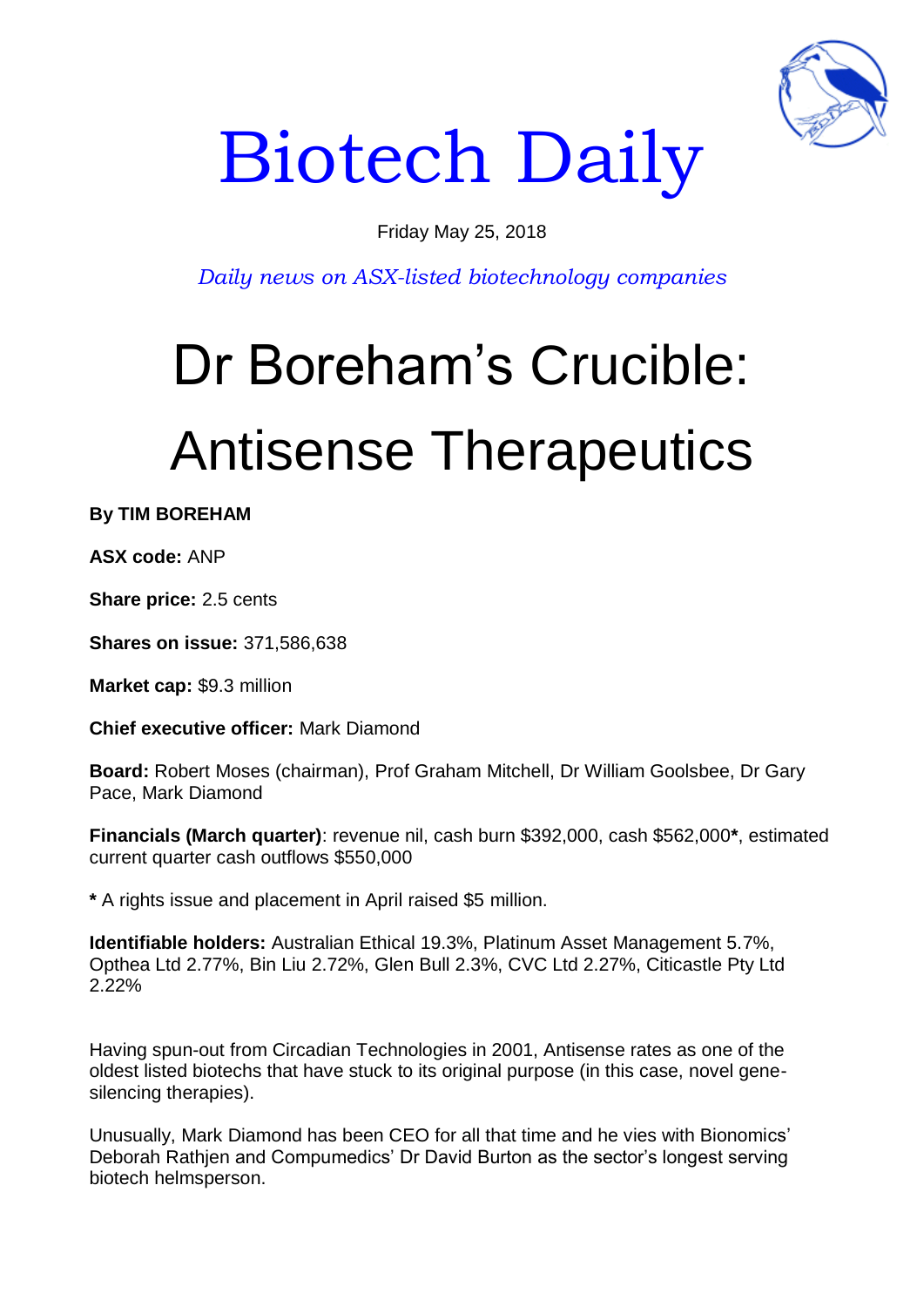Another oddity of Antisense is that as far as we're aware it's the only biotech headquartered in the leafy Melbourne suburb of Toorak. (Opthea, formerly Circadian, moved all the way to South Yarra a few years ago.)

But longevity and a toffy address aren't the reasons why institutional investors have taken a shine to Antisense. Rather, it's the company's focus on Duchenne muscular dystrophy (DMD), a genetic degenerative muscular condition that affects only boys.

DMD has similar disease features to multiple sclerosis (MS), which was the company's initial focus and still hopes to pursue. Antisense is also seeking a treatment for acromegaly, a growth disorder that causes the enlargement of hands, face and feet usually caused by a non-cancerous tumor.

#### **Cashed up**

After a \$5 million capital raising, Antisense is all cashed up with somewhere to go with its RNA-targeted therapeutics. RNA refers to ribonucleic acid, which is present in all cells and carries instructions from DNA to control the development of proteins. (DNA stands for deoxyribonucleic acid, but I'm sure we all knew that.)

The Antisense program is based on two molecules, ATL1102 and ATL1103 - licenced from global antisense technology leader Ionis Pharmaceuticals (formerly ISIS before a certain terrorist group pilfered the name).

ATL1102 targets MS and DMD, while ATL1103 has acromegaly in its sights.

The raising was backed by Australian Ethical, which took a \$580,000 placement and \$1.1 million in the subsequent rights issue. Other participants in the raising were Platinum Asset Management, ASX-listed private-equiteer CVC and Leon Serry (the biotech sector doyen who founded Circadian Technologies).

Mr Diamond says the institutions are squarely focused on the company's upcoming phase II trial for DMD, with the raising made possible after the company won approval for the study. "That is where we are spending most of the funding," he says.

#### **Making sense of Antisense**

As well as being the name of the company, antisense is a platform first identified in the late 1970s.

Typically, most drugs work by directly binding to the target protein to treat a disease. However these targets are limited to 500 proteins, whereas the human genome (30,000 genes) control thousands of different ones.

Antisense drugs focus on the RNA 'messengers', thus tackling a much wider array of targets. While the effect is the same - the protein production is inhibited - there are key advantages.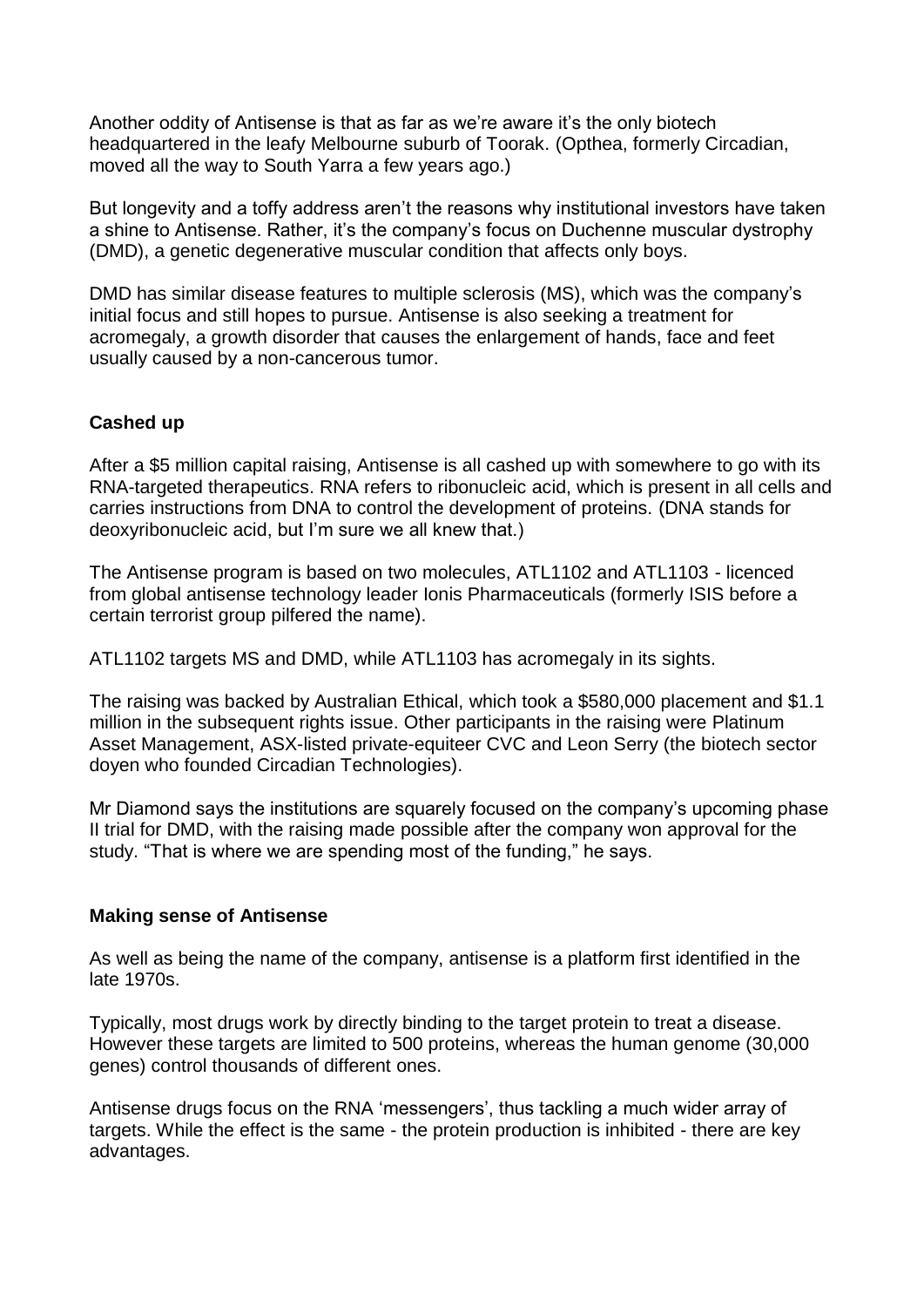In the company's words: "Antisense drugs don't require the complex and time-consuming analysis of the structure of the target protein that is required for conventional (small molecule) drugs."

Once the company has identified a therapeutic application and corresponding gene target, an antisense inhibitor compound can be designed within hours suitable for use in research and clinical trials.

Antisense drugs are rapidly and effectively absorbed in the blood, but they do have side effects. These are "generally predictable, occur at high doses and are well understood."

#### **In the clinic**

Antisense has completed phase II studies for acromegaly and MS and has ethics approval for a local phase II trial pertaining to DMD.

With ATL1102, Antisense targeted patients with relapsing remitting MS (ATL1102 is an antisense inhibitor of the VLA-4 protein a recognised MS target).

The MS trial produced evidence that the drug "significantly reduced the number of brain lesions in patients with relapsing-remitting MS".

The trial met the primary endpoint with a 54.4 percent reduction in the cumulative number of new active brain lesions (compared with placebo).

With DMD, the company received assent in late February for a phase II trial at the Melbourne Royal Children's Hospital neuromuscular centre.

This will enrol 10 wheelchair-bound boys between 10 years and 18 years, weighing 25kg to 60kg. The trial will assess the safety and tolerability of ATL1102, but also efficacy in terms of the blood and imaging markers of inflammation and muscle damage.

The DMD trial is due to start by June this year, with first results by June next year.

Mr Diamond says the drug tackles inflammation that exacerbates muscle fibre damage. Currently, inflammation is managed by cortico-steroids which, while improving muscle strength, have multiple side effects.

Tragically, most boys do not live beyond their 20s.

"If we show good activity in DMD that could be highly supportive of an MS study," Mr Diamond says.

#### **Acromegaly progress**

Acromegaly, meanwhile, is caused by a benign tumor of the pituitary gland that causes an excess growth hormone and insulin-like growth factor 1 (IGF-1).